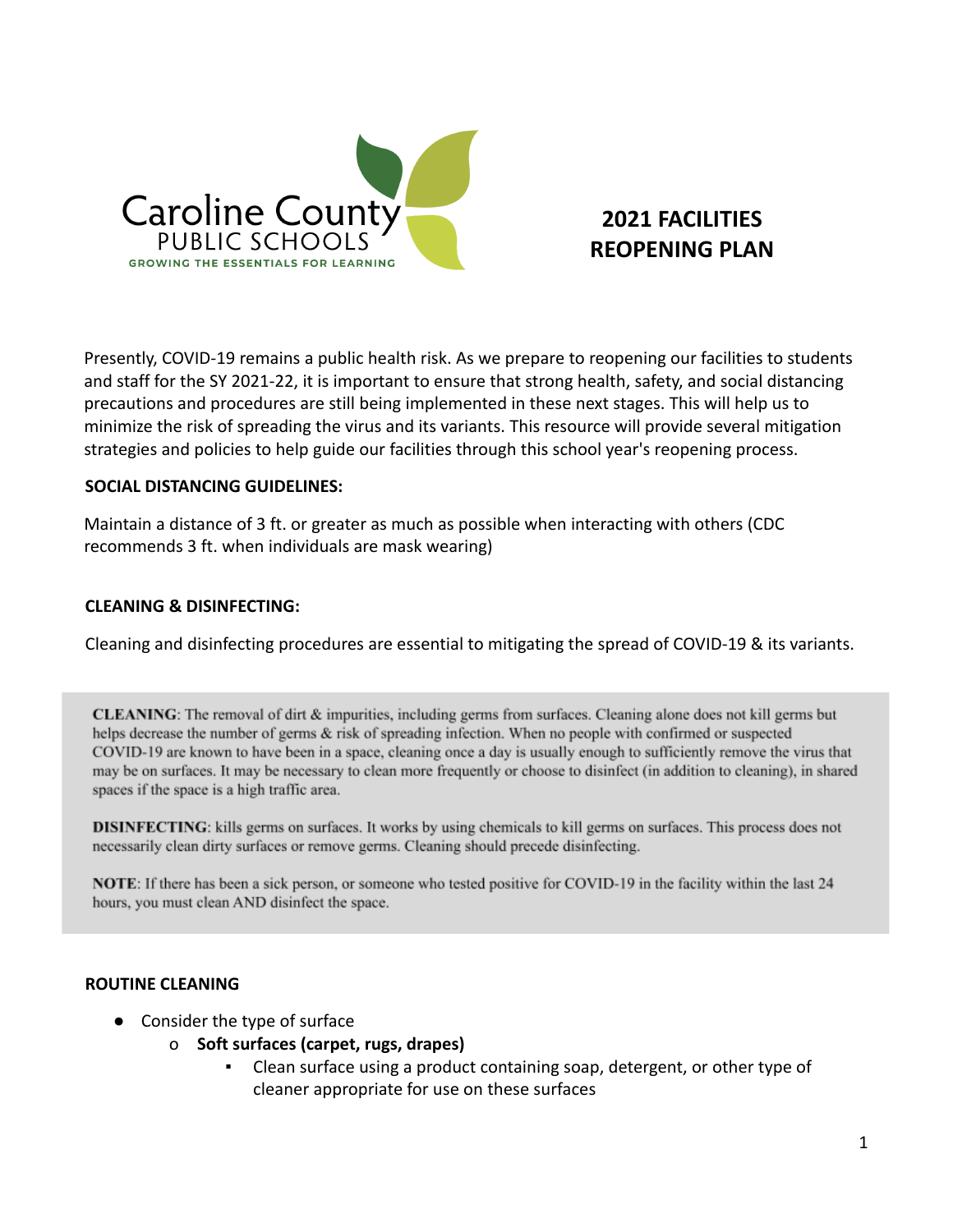- Launder items (if possible) according to the manufacturer's instructions
- If needing to disinfect, use a product from EPA List approved for use on soft surfaces
- Vacuum as usual
- o **Electronics such as tablets, touch screens, keyboards, remote controls, etc.**
	- A wipeable cover may be used on electronics
	- Follow the manufacturer's instructions and recommendations for cleaning the specific electronic device
	- For electronic surfaces that need to be disinfected, use a product on EPA List that meets manufacturer's recommendations

## **CLEANING & DISINFECTING WHEN SOMEONE IS SICK**

- If there has been a sick person or someone who tested positive for COVID-19 in the facility within the last 24 hours, the spaces they occupied must be cleaned and disinfected
	- o Prior to cleaning/disinfecting
		- Close off the areas that were used by the person who is sick and do not use those areas until after the cleaning/disinfecting is complete
		- Wait as long as possible (at least several hours) before cleaning/disinfecting
	- o During cleaning/disinfecting
		- Open doors/windows and use fans or HVAC settings to increase air circulation in the area
		- Use products from EPA List according to the instructions on the product label
		- Wear a mask and gloves
			- If less than 24 hours have passed since the person who is  $\bullet$ sick or diagnosed with COVID-19 has been in the space, clean and disinfect the space
			- If more than 24 hours have passed since the person who is sick or diagnosed with COVID-19 has been in the space, cleaning is enough
			- If more than 3 days have passed since the person who is sick or diagnosed with COVID-19 has been in the space, no additional cleaning (beyond regular cleaning practices) is needed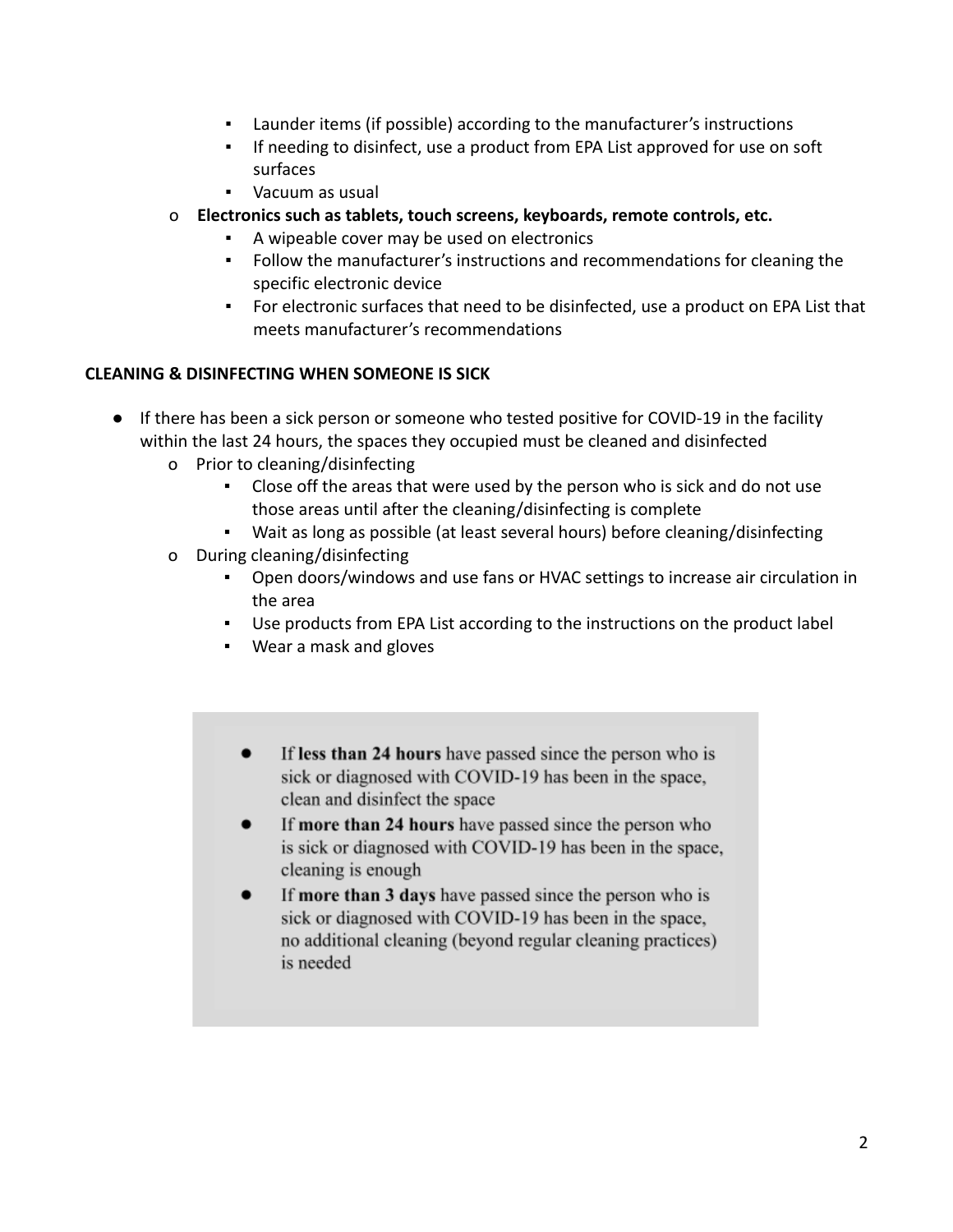## **KEY CLEANING/DISINFECTING GUIDELINES:**

- Always wear disposable gloves appropriate for the chemicals being used for cleaning and disinfecting
- Cleaning/Disinfecting products should not be used near children
- Ensure there is always adequate ventilation when cleaning and disinfecting to prevent inhalation of toxic fumes
- E22 Buckeye Eco One Step Disinfectant-Cleaner is a quaternary-based disinfectant and cleaner that CCPS uses to disinfect surfaces. E22 is a hospital use disinfectant and has a bread spectrum or kill claims, including: Sars Associated Coronavirus.
- Protexus Cordless Electrostatic Sprayers are another resource that CCPS uses to slow the spread of viruses within the school system (the electrostatic sprayers attack microbes and decontaminate facilities more efficiently and effectively)
- Following cleaning and disinfecting, be sure to properly dispose of gloves and thoroughly wash hands. The infographic below shows the proper hand washing technique.